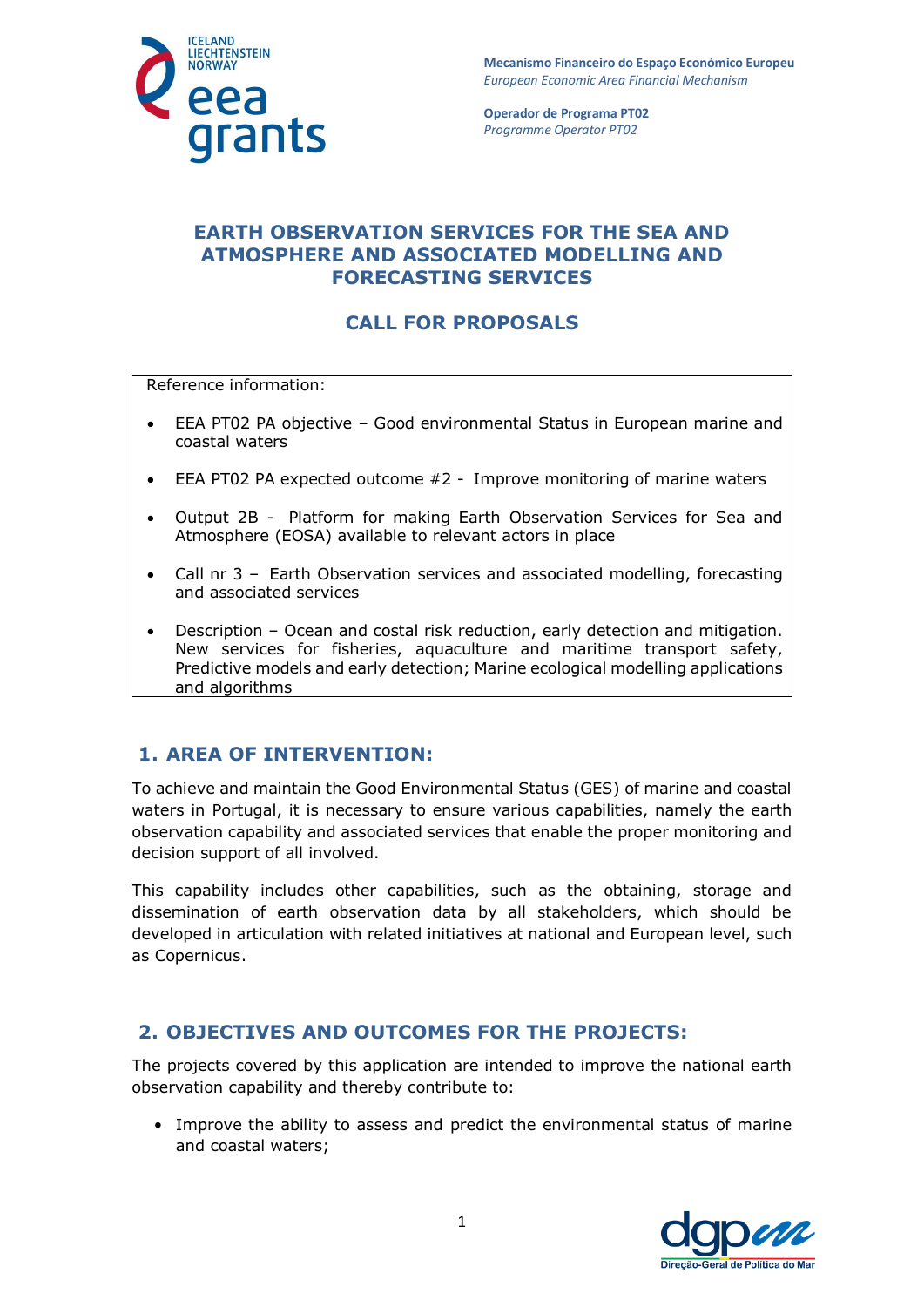

- Improve the temporal, spatial and technological strategies for monitoring marine and coastal waters based on the defined indicators;
- The study of ecosystems, definition of Good Environmental Status (GES), recovery of functions and monitoring of resources and promotion and safeguarding of the environment and marine biodiversity;
- The intelligent, sustainable and inclusive growth in the ocean and coastal areas (including the atmosphere), based on innovative and competitive solutions based on data and observation of ground services;
- Addressing global challenges as well as objectives relating to climate change and energy sustainability;
- The implementation of the national and European space policy;
- Related initiatives under HORIZON 2020.

The selected projects will contribute to the following output indicators:

#### *1) Capability to receive data from Sentinel (Copernicus) satellites*

**Indicator#1** - Number of ground stations capable of receiving data from Sentinel (Copernicus) satellite observations

#### **Target:** 1 ground station

#### *2) Capability to store and disseminate data from Sentinel (Copernicus) satellites*

**Indicator#2** - Number of technological infrastructures with the capability to store, archive and disseminate data from Sentinel (Copernicus) satellite observations

**Target:** 1 technological infrastructure

#### *3) Early warning capability for sea storms with potential significant impact on Portugal's mainland and autonomous regions marine and coastal areas*

**Indicator#3** - Number of early warning services for sea storms

**Target:** 1 early warning service

#### *4) Detection and monitoring capability for oil spillage and illegal fishing in ocean areas*

**Indicator#4** - Number of services for the detection and monitoring of oil spillage and illegal fishing in oceanic areas

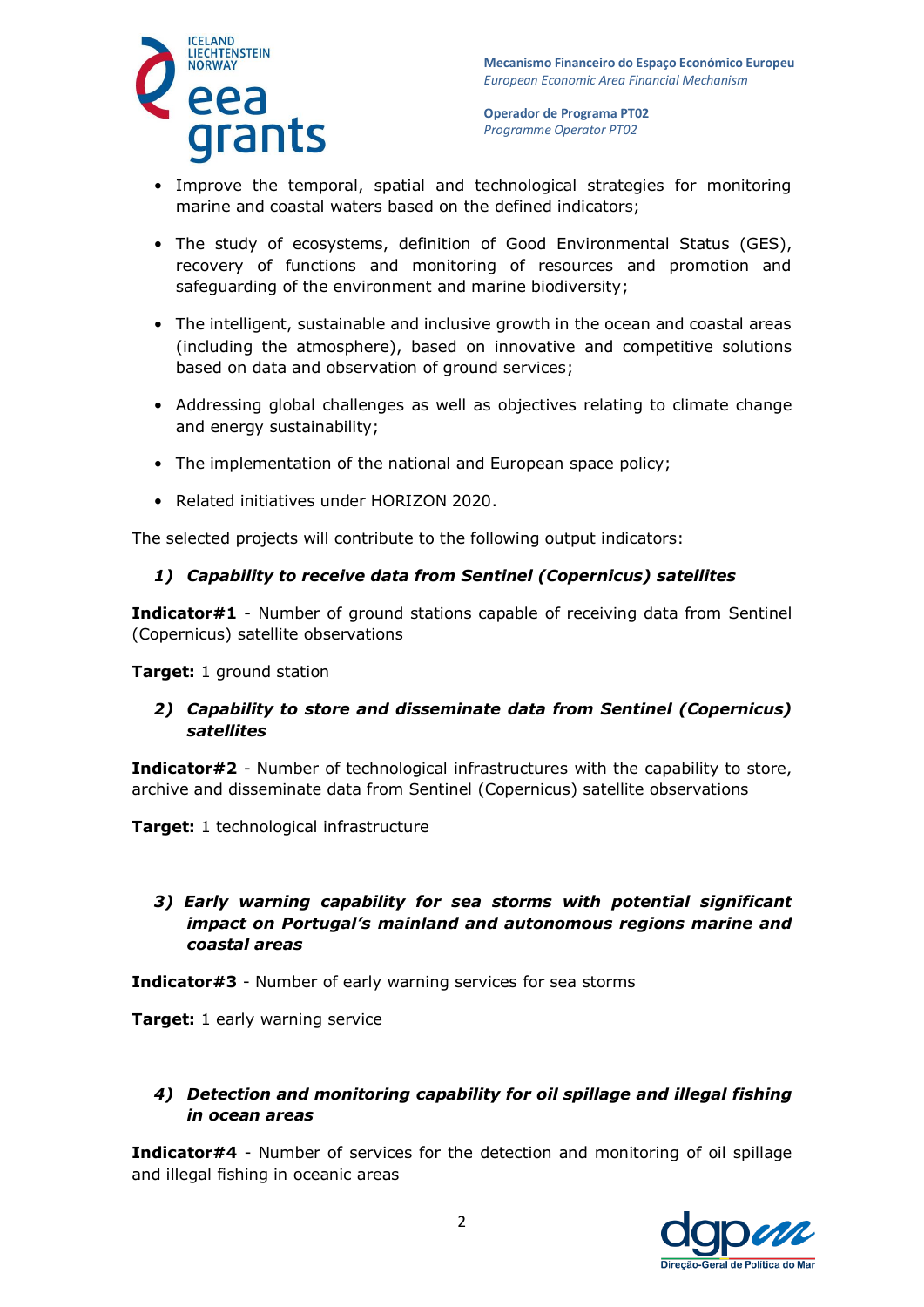

**Target:** 1 detection and monitoring service

### **3. ELIGIBLE ACTIVITIES:**

The types of projects eligible for submission under this Call are the following:

#### **Projects Type I**

Projects Type I are intended to meet the needs within the scope of the capability to receive the data from Sentinel (Copernicus) satellite observations.

The proposed solution must ensure, in line with the development of ESA's Copernicus collaborative ground segment, the ability to receive data transmitted by the several satellites during their passage by the station's coverage area, its temporary storage, as well as an adequate service for making available the data received to the data storage and dissemination infrastructure.

The proposed solution should be complementary to the core stations of the collaborative ground segment of the Copernican system and provide value added thereafter.

#### **Projects Type II**

The projects Type II are designed to meet the needs within the capability to store, archive and disseminate data from Sentinel (Copernicus) satellite observations. This capability should be developed in line with the development of ESA Copernicus' collaborative ground segments.

The proposed solution must ensure, at least, Sentinel satellites' data storage for at least one year (8 TB / day) and be scalable to at least 15 years.

The proposed solution must also encompass the communications necessary to obtain the data from the ground station where the satellite observations' data will be made available (500 Mbps), as well as the necessary communications to get the data from the Copernicus' network (500 Mbps) and to disseminate it by the various users (500 Mbps).

The proposed solution must also implement the services encompassed by the Copernicus' "national mirror's" architecture, namely:

- User's registration and management: User accounts management and access control;
- Products discovery: Search for products and data sets and visualization of planned acquisitions;
- Data acquisition: Interactive data retrieval thorugh the browser;

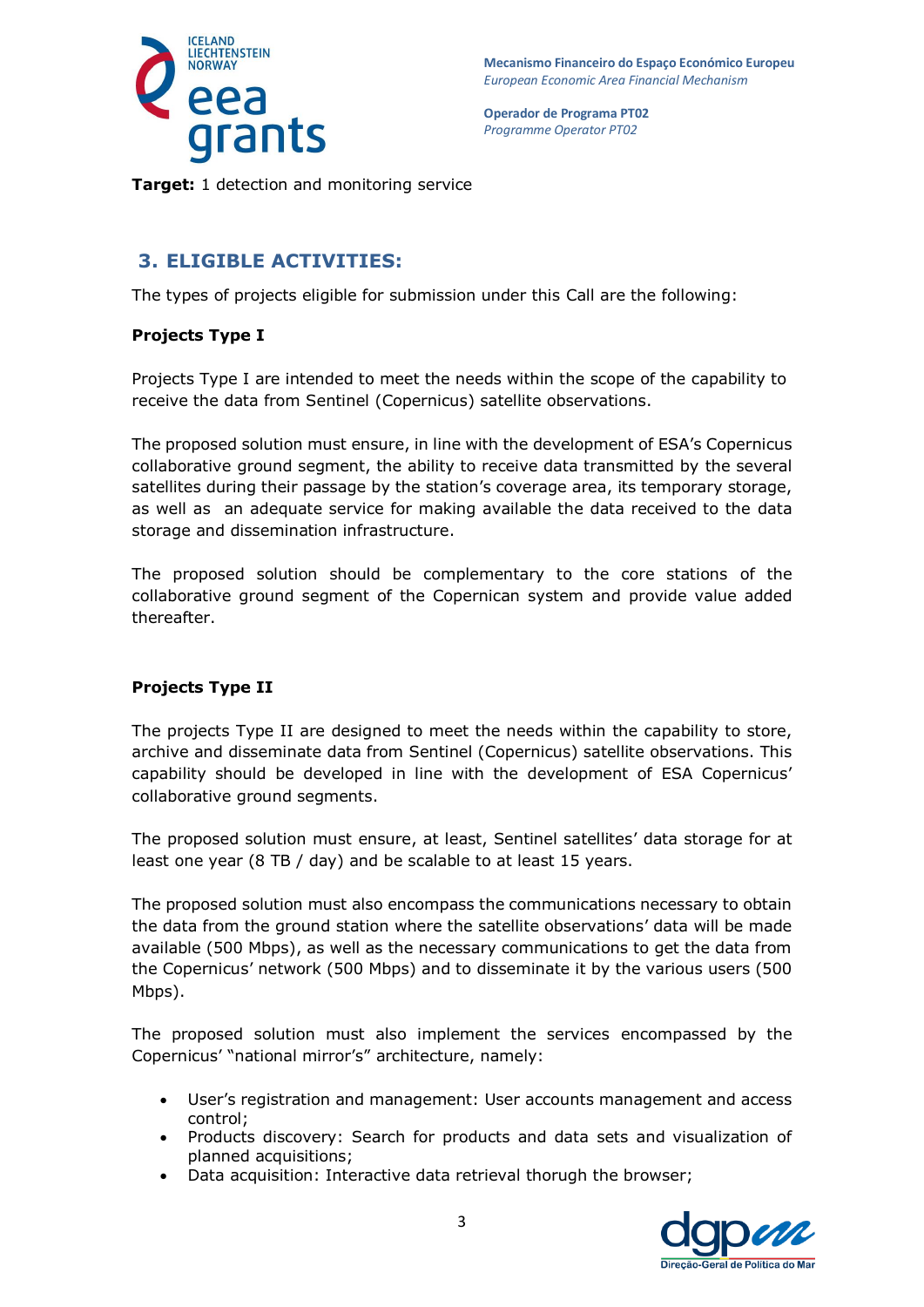

- Emergency: Provision of a set of selected data to specific users in specific circumstances;
- Generation of data sets: Data collections generation according to geographic and predefined temporal parameters;
- Help desk: Users' support and communication application including a dedicated web portal;
- Research and local processing support: Support to research activities particularly through data local processing.

Additionally, the proposed solution shall implement some preprocessing services providing mosaics or other products adequate for marine and coastal waters monitoring.

In this context, appropriate, modern and sustainable technological solutions are expected, lined up with the Copernicus related technologies and initiatives, such as for example, big data and cloud computing paradigms oriented.

#### **Projects Type III**

Projects Type III are intended to implement the capability of early warning of sea storms with potential significant impact on the marine and coastal areas of Portugal's mainland and autonomous regions.

In this context, innovative and sustainable technological solutions that contribute for Portugal's maritime safety are expected.

#### **Projects Type IV**

Projects Type IV are meant for implementing the capability of monitoring and detection of oil spillage and illegal fishing in ocean areas.

In this context, innovative and sustainable technological solutions are expected, taking into account the extent of the areas of responsibility and national jurisdiction in the Atlantic and coastal areas.

The applications shall contain a publicity plan in line with Annex 4 to the EEA Grants 2009-2014 Regulation.

Projects types I, II, III and IV are limited to the extension of 18 months, however the projects must be completed no later than April 30, 2016, the last date of eligibility for projects (see Chapter 9).

### **4. VAILABLE FUND:**

The total amount available to the present Call is  $\epsilon$  1.032.941,00.

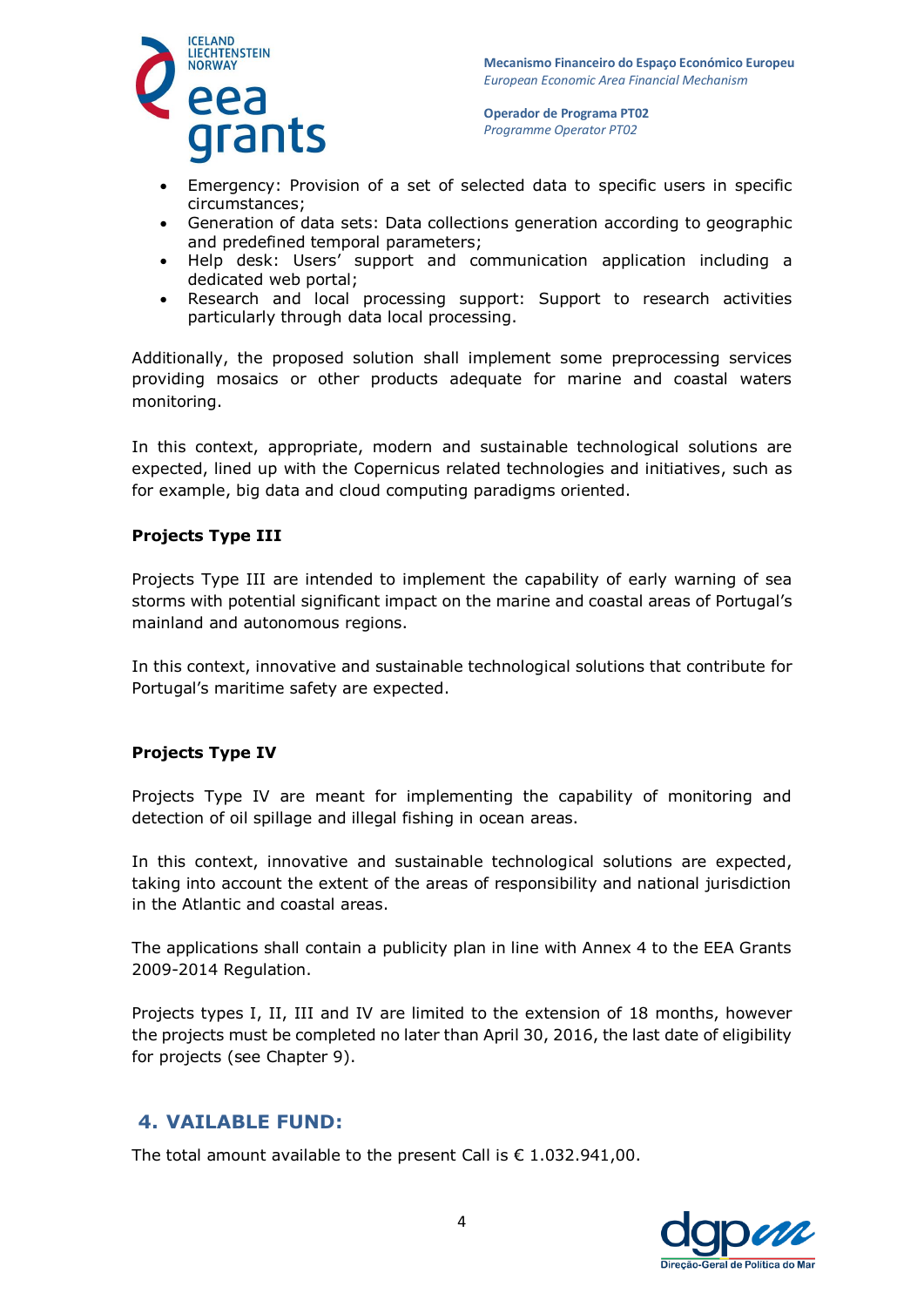

**Mecanismo Financeiro do Espaço Económico Europeu**  *European Economic Area Financial Mechanism* 

**Operador de Programa PT02**  *Programme Operator PT02*

# **5. MAXIMUM AND MINIMUM GRANT AMOUNTS FOR EACH PROJECT:**

Projects Type I:  $\epsilon$  266.000,00 (minimum and maximum) Projects Type II:  $\epsilon$  350,000,00 (minimum and maximum) Projects Type III:  $\epsilon$  200.000,00 (minimum and maximum) Projects Type IV: € 216.000,00 (minimum and maximum)

### **6. GRANT RATES EEA GRANTS:**

The funding rate will not exceed 85% of total eligible project costs.

The remaining costs shall be provided or obtained by the Project promoter. The project promoter must demonstrate their co-financing ability through a document evidencing the financing capacity.

The project grant rate shall be set at a level that complies with the State Aid rules in force and takes into account any and all other forms of public support granted to projects and/or the Project Promoter or partner, where relevant.

### **7. DEADLINE FOR SUBMISSION OF APPLICATIONS:**

The call is open from 28.05.2014 and remains open **until to 23:59:59 TMG 28.07.2014**.

### **8. ELIGIBILITY OF APPLICANTS AND PARTNERS:**

Any entity, public or private, commercial or non-commercial and non-governmental organisations, established as a legal person in the respective Beneficiary State as well as inter-governmental organisations operating in the Beneficiary State are considered eligible applicants of projects.

Any public or private entity, commercial or non-commercial, as well as nongovernmental organisations, all of whose primary locations are either in the Donor States, Beneficiary States or a country outside the European Economic Area that has a common border with the respective Beneficiary State, or any inter-governmental organisation, actively involved in, and effectively contributing to, the implementation of a project, are considered eligible partners.

### **9. PERIOD OF ELIGIBILITY OF EXPENDITURES:**

From the date the Programme Operator signs the granting decision until April 30, 2016.

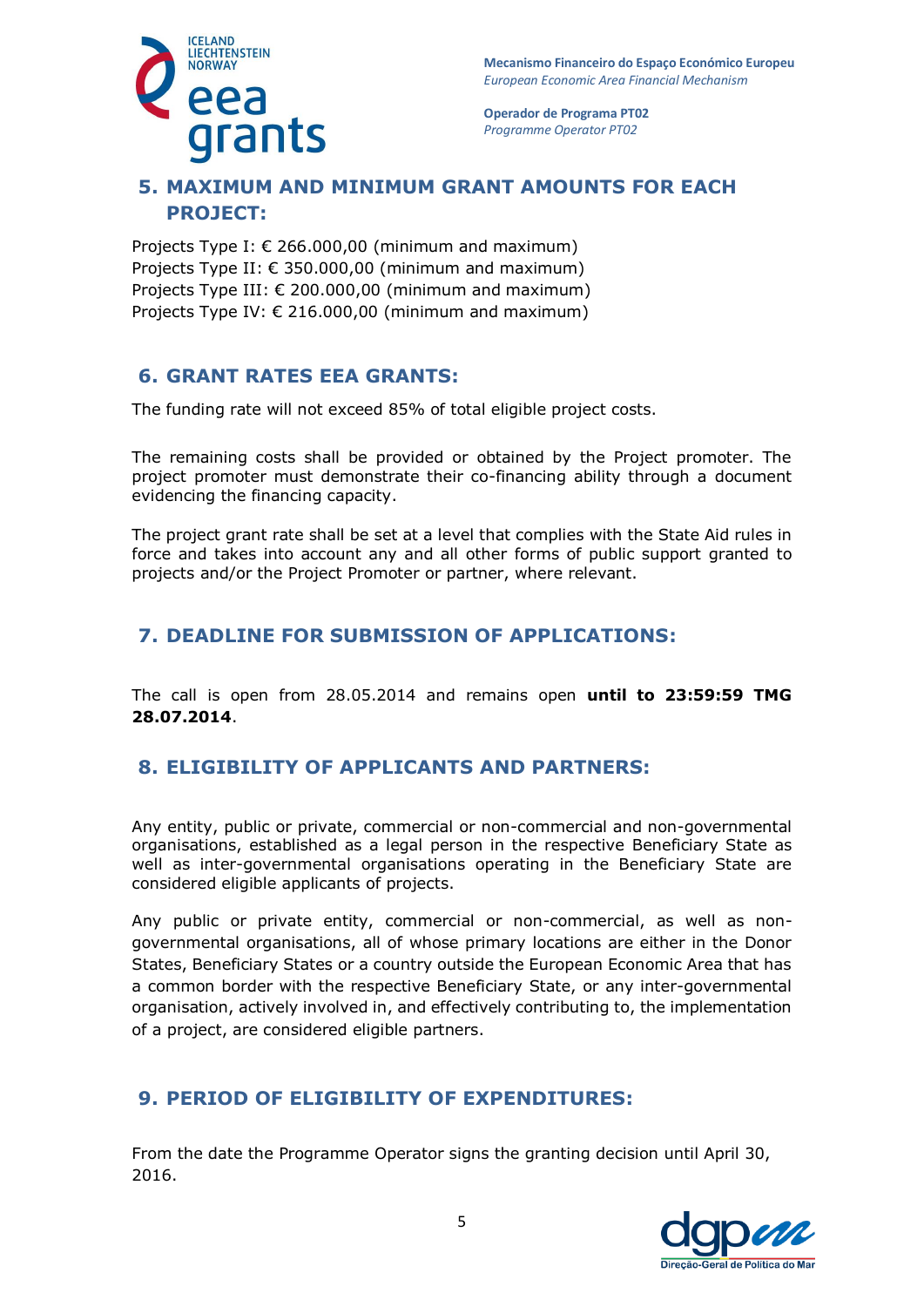

# **10. ELIGIBILITY OF EXPENDITURES:**

Expenses that comply with Articles 7.2 to 7.5 of the Regulation of the EEA Grants 2009-2014 Regulation are considered eligible. [\(http://eeagrants.org/Results](http://eeagrants.org/Results-data/Results-overview/Documents/Legal-documents/Regulations-with-annexes/EEA-Grants-2009-2014)[data/Results-overview/Documents/Legal-documents/Regulations-with](http://eeagrants.org/Results-data/Results-overview/Documents/Legal-documents/Regulations-with-annexes/EEA-Grants-2009-2014)[annexes/EEA-Grants-2009-2014](http://eeagrants.org/Results-data/Results-overview/Documents/Legal-documents/Regulations-with-annexes/EEA-Grants-2009-2014) )

For calculation of **overheads/indirect cost**, please see the - Guidelines - Methodology on the calculation for the flat rate to be applied to indirect eligible costs (overheads)

[http://www.dgpm.mam.gov.pt/Pages/eea\\_grants\\_documentos.aspx](http://www.dgpm.mam.gov.pt/Pages/eea_grants_documentos.aspx)

# **11. SUBMISSION OF APPLICATIONS:**

Applications must be submitted, in Portuguese or English, to the Programme Operator by the deadline stipulated in paragraph 7., in digital format, by email, to the following address: [eeagrants@dgpm.mam.gov.pt,](mailto:eeagrants@dgpm.mam.gov.pt) using the standard application form and having attached all documents that constitute the application folder (i.e. list of documents to be submitted by the beneficiary and demandable on application).

In addition, all original documentation, in paper form, must be conveyed to the address identified in paragraph 16. of this Call, with the application form duly signed and stamped.

In case there is a difference between the digital version and paper copy, the digital version shall prevail.

The application form and the list of all documents to be submitted are available in [www.dgpm.mam.gov.pt](http://www.dgpm.mam.gov.pt/) ("EEA Grants" sub-menu)

It is suggested that before submitting your application to read the information on the EEA Grants Fund 2009-2014, available through the "EEA Grants" sub-menu on the DGPM website, namely, the following documents:

- Regulation of the EEA Grants 2009-2014 [http://eeagrants.org/Results-data/Results-overview/Documents/Legal](http://eeagrants.org/Results-data/Results-overview/Documents/Legal-documents/Regulations-with-annexes/EEA-Grants-2009-2014)[documents/Regulations-with-annexes/EEA-Grants-2009-2014](http://eeagrants.org/Results-data/Results-overview/Documents/Legal-documents/Regulations-with-annexes/EEA-Grants-2009-2014)

- Project Promoter´s Procedures Manual [http://www.dgpm.mam.gov.pt/Pages/eea\\_grants\\_documentos.aspx](http://www.dgpm.mam.gov.pt/Pages/eea_grants_documentos.aspx)

- Guidelines - Description of the Selection Procedures

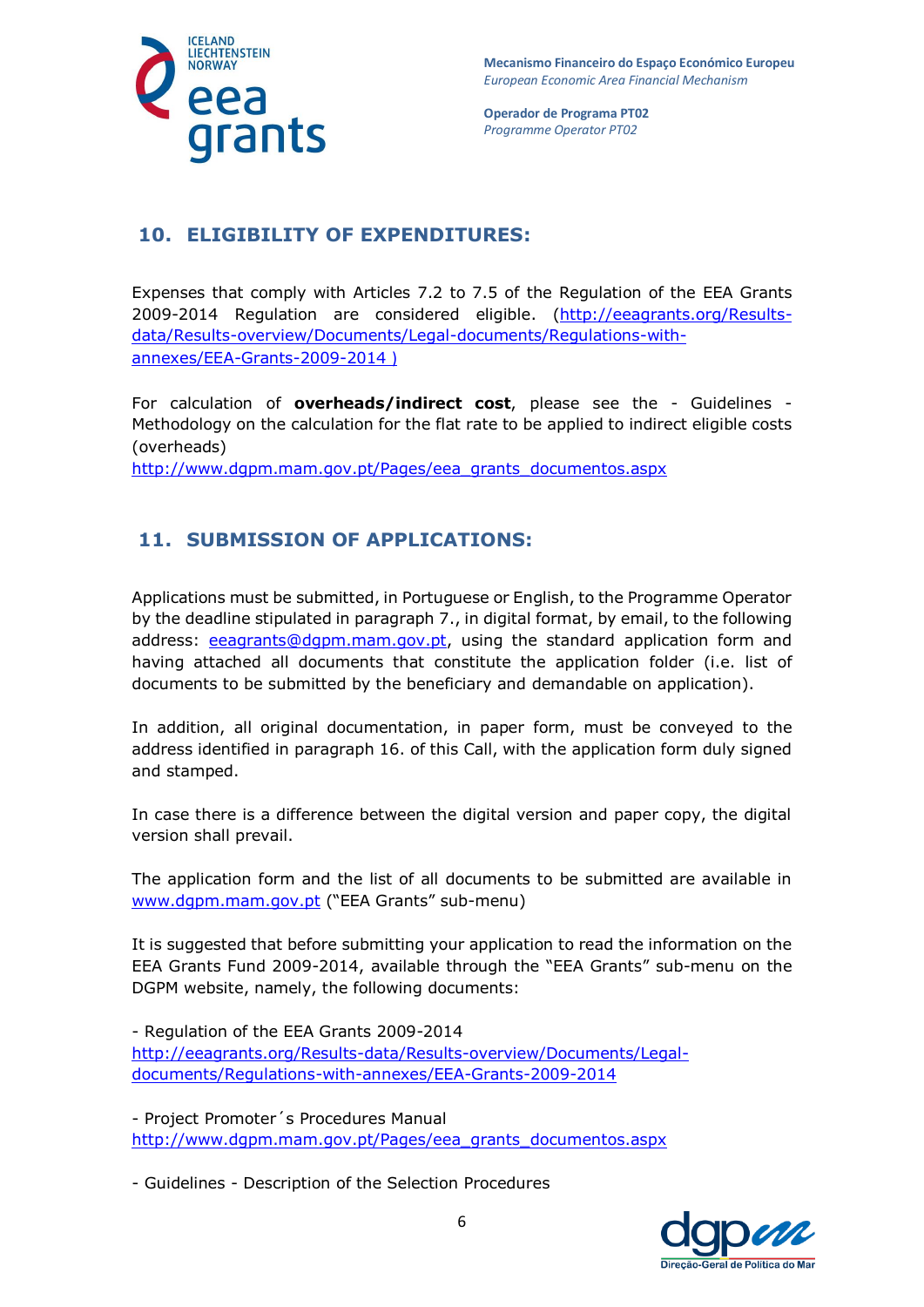

http://www.dqpm.mam.gov.pt/Pages/eea\_grants\_documentos.aspx

- Guidelines - Methodology on the calculation for the flat rate to be applied to indirect eligible costs (overheads) http://www.dqpm.mam.gov.pt/Pages/eea\_grants\_documentos.aspx

# **12. SELECTION AND DECISION PROCEDURES:**

Only the applications meeting the conditions in accordance with national and Community legislation, the Rules of the EEA Grants 2009-2014, the Project Promoter´s Procedures Manual and with this Call are acceptable in this procedure.

The project's selection and approval process is carried out in two sequencing phases, as follows:

#### **1st phase – Administrative Checks**

- **Correct preparation of the application process -** verification whether the application, in particular the Application Form, has been correctly completed and whether all required and mandatory annexes have been attached thereto.
- **Administrative and eligibility compliance –** verification of compliance with administrative and eligibility criteria.

**2nd phase - Selection -** The final score will be assigned to the project by applying the selection criteria approved by the Programme Operator and published in this Call for Proposal.

All sequencing phases are qualifiers.

During these phases there will be a communication with applicants and appeal's processes whenever the applications don't comply with the necessary and mandatory framework requirements.

Each application will be scored on a scale of 0 to 5 points, according to the selection criteria set out in paragraph 13. of this Call for proposal.

The selection criteria allow assessing the applicant's ability to complete the proposed action, namely the:

 **Operational capacity** of the applicant and partners: professional and/or institutional competencies, qualifications and requirements needed to implement the project;

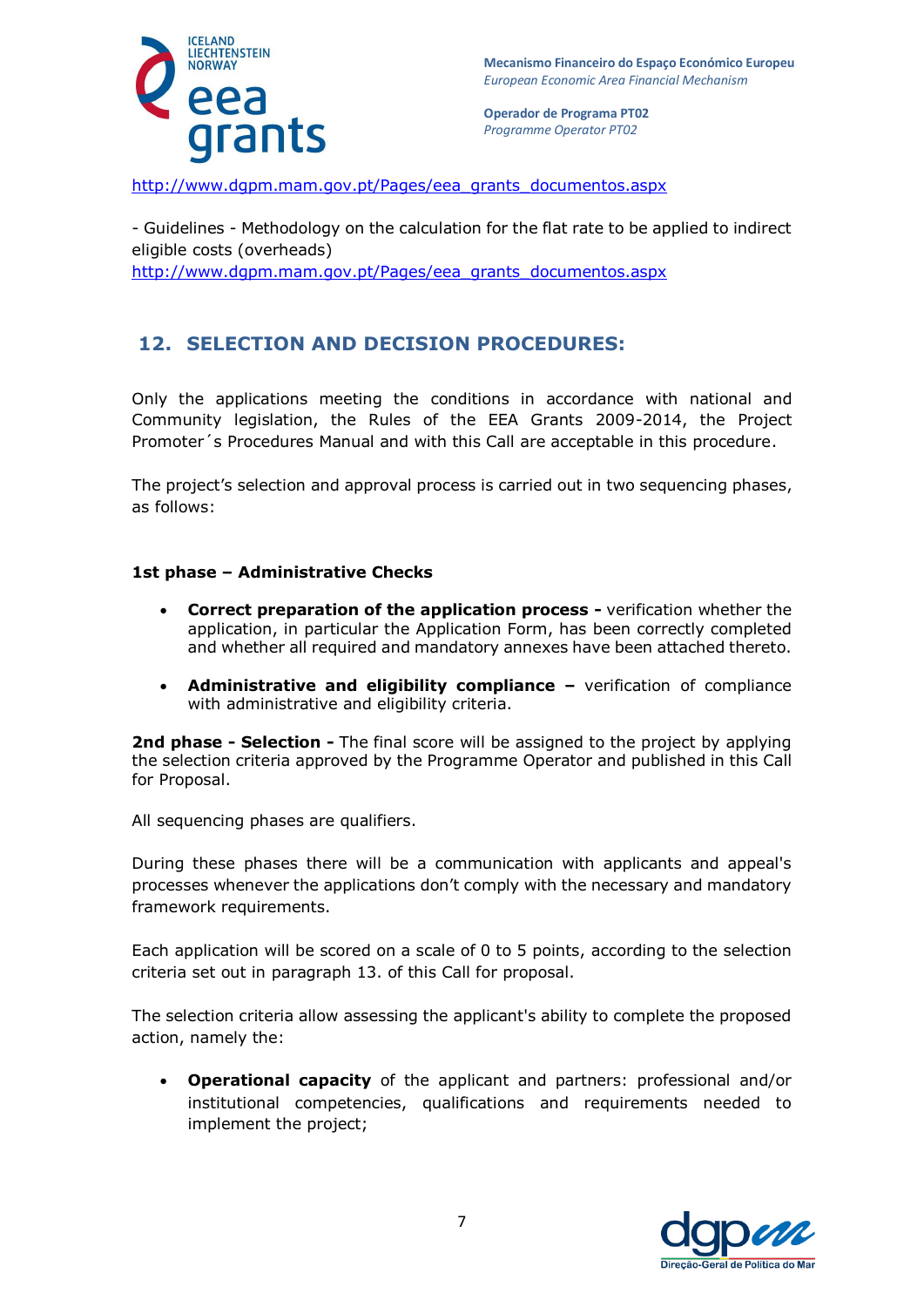



- **Financial capacity**, ensuring this way stable and sufficient financial flows to maintain its activity throughout the period during which the proposal is being carried out and to participate in its funding;
- **Technical Capacity**, the project quality and its contribution to the objectives, as well as the programme outcomes and respective outputs.

Two independent and impartial experts shall (separately) score the project in accordance with the selection criteria provided in paragraph 13. of this Call for proposal. For the purposes of ranking the projects, the average scores awarded by the experts shall be used.

In case the difference between the scores given by the two experts is higher than 30% of the highest score, a third expert shall be commissioned by the Programme Operator to score the project independently. In such cases the average score of the two closest scores shall be used to rank the projects.

The Programme Operator provides the Selection Committee with the list of ranked projects.

The Selection Committee shall review the ranked list of projects and, and may modify the ranking in justified cases. The justification for the modifications shall be detailed in the minutes of the meeting of the Selection Committee. In case a project is rejected as a result of such amendment, the affected applicant shall be informed in writing regarding the justification for the amendment. The Selection Committee shall submit the list of recommended projects to the Programme Operator.

The Programme Operator shall establish whether the election process has been conducted in accordance with the EEA Regulation and if the Selection Committee's recommendations comply with the rules and objectives of the programme. Following such verification the Programme Operator (Decision Body), based on the recomendation of the Selection Committee, shall make a decision regarding which projects shall be supported. In case the Decision Body modifies the decision of the Selection Committee, it shall inform the Selection Committee and provide it with a justification.

Project selection shall be done by open competition, ie, applications that meet the required minimums are ranked in descending order according to the scores from the assessment of selection criteria provided in paragraph 13. of this Call for proposal. The applications with the highest scores within the financial allocation for each call will be awarded grants.

Applications that have sufficient quality, but are not awarded granting because of the limitations in funding set by each call, should be put on a ranked reserve list.

In case funds are uncommitted, a second call may be launched and shall make available any remaining funds for re-granting.

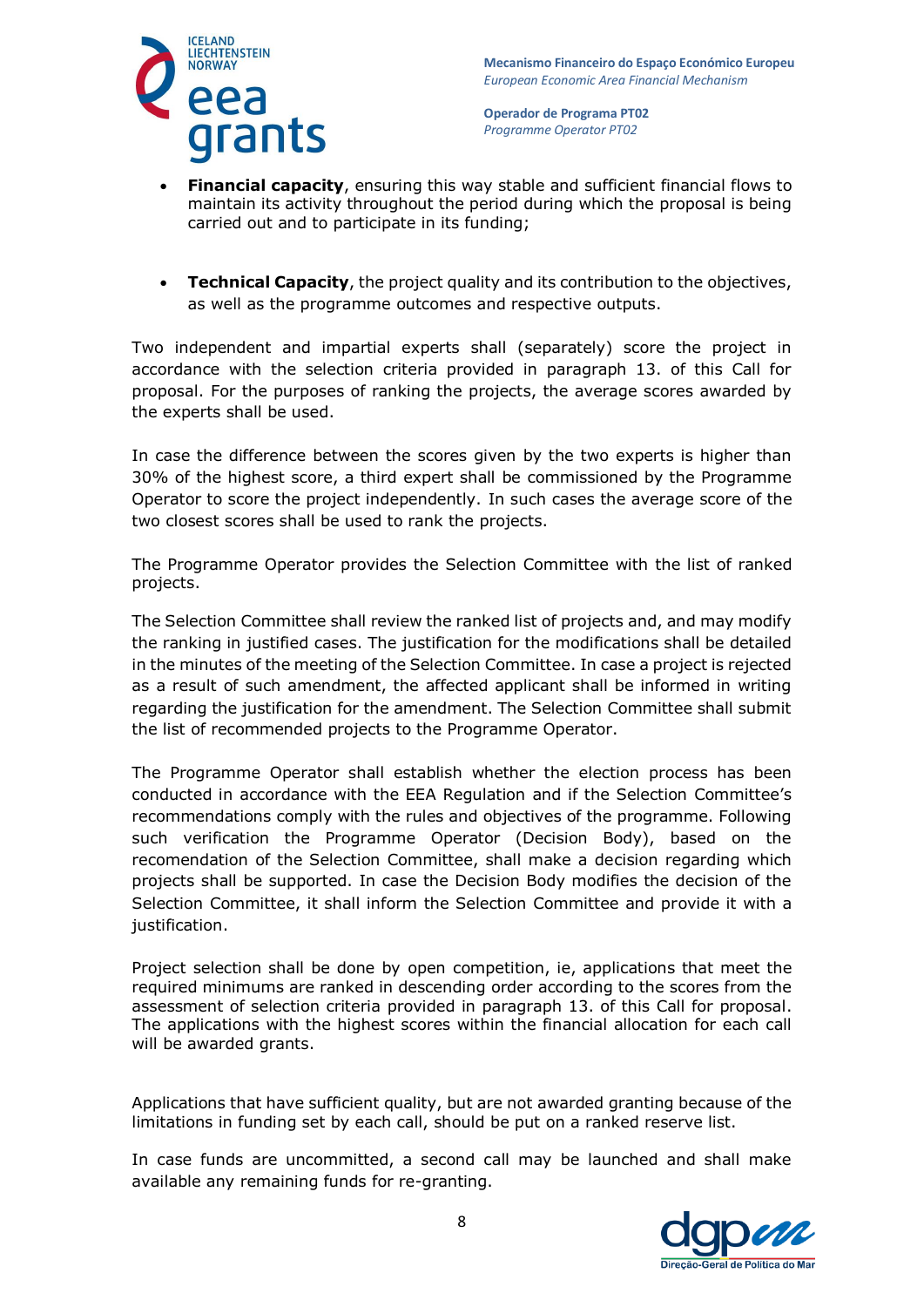

Applications scoring lower than 2,5 points will not be selected for awarded granting.

Further details are provided in paragraph 13. of this Call for proposal.

# **13. SELECTION CRITERIA:**

#### *a. Selection Criteria*

In the selection of applications relating to the types of projects provided for in paragraph 2 of this call will be applied taking into account the assessment criteria and weightings, as the following table:

| <b>Selection</b><br><b>Criteria</b>                                  | Weighting<br>(W) | <b>Indicative aspects</b>                                                                                                                                                                                                                                                                                 | <b>Criteria</b><br><b>Classification</b><br>(CC) (points)* | Global<br><b>Score</b> |
|----------------------------------------------------------------------|------------------|-----------------------------------------------------------------------------------------------------------------------------------------------------------------------------------------------------------------------------------------------------------------------------------------------------------|------------------------------------------------------------|------------------------|
| 1. Contribution<br>to achieving the<br>Programme's<br>objectives and | 30%              | Demonstration of the contribution for the overall<br>objectives, outcomes and outputs of the Programme:<br>Achieving and sustaining the Good Environmental<br>a)<br>Status (GES) in the European marine and coastal<br>waters? (25%)                                                                      | 25% * CC1a                                                 |                        |
| expected<br>outcome(s) and<br>outputs                                |                  | Strengthen bilateral relations (25%)<br>b)                                                                                                                                                                                                                                                                | 25%*CC1b                                                   |                        |
|                                                                      |                  | Demonstration of the contribution of the project<br>c)<br>to the Programme's expected outcomes and<br>outputs? (50%)                                                                                                                                                                                      | 50%*CC1c                                                   |                        |
| 2. Technical<br>coherence and<br>understanding                       | 30%              | Identification and understanding of the specific<br>a)<br>needs the proposal is intended to solve? (20%)<br>Demonstration<br>of<br>solid<br>knowledge<br>b)<br>and<br>experience relevant for the development of the<br>project accordingly with the objectives which<br>aims to achieve? (20%)           | 20%*CC2a<br>20%*CC2b                                       |                        |
|                                                                      |                  | Qualification of the team members in the subject<br>c)<br>matter of the present call for proposals and of the<br>proposed project, as demonstrated by relevant<br>academic qualifications and sufficient (for senior<br>members this would mean several years) relevant<br>professional experience? (20%) | 20%*CC2c                                                   |                        |
|                                                                      |                  | Identification of distinct, relevant and realistic<br>d)<br>deliverables? (20%)                                                                                                                                                                                                                           | 20%*CC2d                                                   |                        |
|                                                                      |                  | Feasibility, clarity, logic and coherence of the<br>e)<br>proposal? (20%)                                                                                                                                                                                                                                 | 20%*CC2e                                                   |                        |

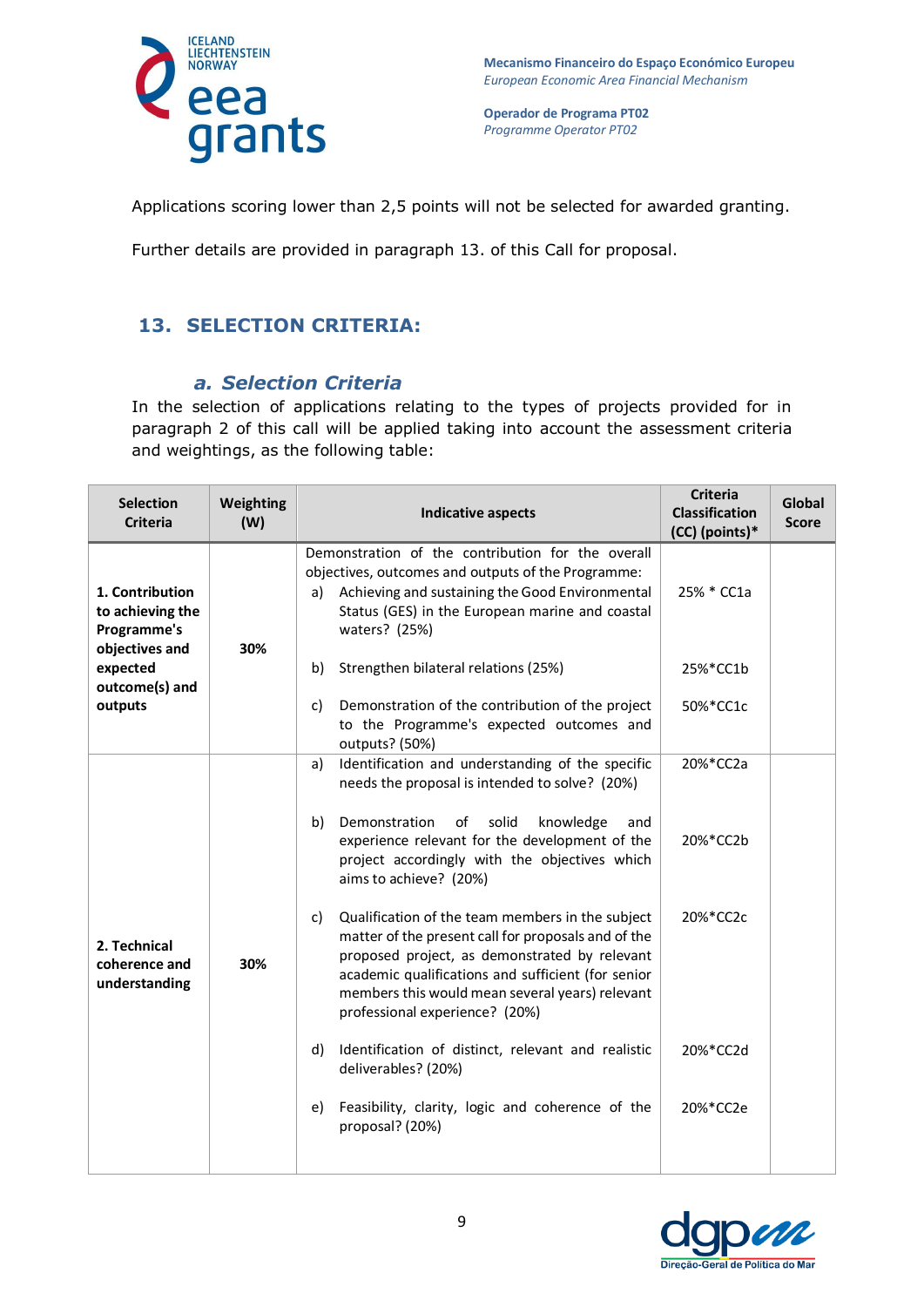

**Mecanismo Financeiro do Espaço Económico Europeu**  *European Economic Area Financial Mechanism* 

#### **Operador de Programa PT02**  *Programme Operator PT02*

| 3. Approach<br>and added<br>value             | 20% | a) | Measures proposed to involve stakeholders,<br>ensuring visibility of the project? (35%)                                                                                                                                                                                                                                                                                                 | 35%*CC3a |  |
|-----------------------------------------------|-----|----|-----------------------------------------------------------------------------------------------------------------------------------------------------------------------------------------------------------------------------------------------------------------------------------------------------------------------------------------------------------------------------------------|----------|--|
|                                               |     | b) | Complementarity with the projects identified in<br>the National Ocean Strategy 2013-2020 Action<br>Plan - Mar-Portugal Plan - Programmatic<br>Area/Ocean - Action Programme "Marine<br>Strategy Framework Directive"; Programmatic<br>Area/Governance<br>Action<br>$\sim$<br>Programmes<br>"Administration", "Education, science<br>and<br>technology" and "Identity and Culture"?(35%) | 35%*CC3b |  |
|                                               |     | C) | Relevance of expected results and potential<br>impact in terms of stimulation of best-practice,<br>innovation and demonstration? (30%)                                                                                                                                                                                                                                                  | 30%*CC3c |  |
|                                               |     | a) | Feasibility of proposed project in terms of<br>coherence of resources and timetables? (25%)                                                                                                                                                                                                                                                                                             | 25%*CC4a |  |
| 4. Financial<br>coherence and<br>availability | 20% | b) | Demonstration that the project is implemented<br>with the aim of achieving economic efficiency?<br>(25%)                                                                                                                                                                                                                                                                                | 25%*CC4b |  |
|                                               |     | C) | Budget: consistency of the expenditures with the<br>foreseen activities? (25%)                                                                                                                                                                                                                                                                                                          | 25%*CC4c |  |
|                                               |     | d) | Clearly state the co-financing requirements?<br>(25%)                                                                                                                                                                                                                                                                                                                                   | 25%*CC4d |  |
|                                               |     |    |                                                                                                                                                                                                                                                                                                                                                                                         |          |  |

| *Score CC | <b>Meaning</b>  |  |
|-----------|-----------------|--|
|           | no contribution |  |
|           | very poor       |  |
| 2         | poor            |  |
| 3         | adequate        |  |
|           | good            |  |
| 5         | very good       |  |

### *b. Classification of each selection criteria*

Accepted applications will be classified according to each criteria on a scale of 0 to 5 points.

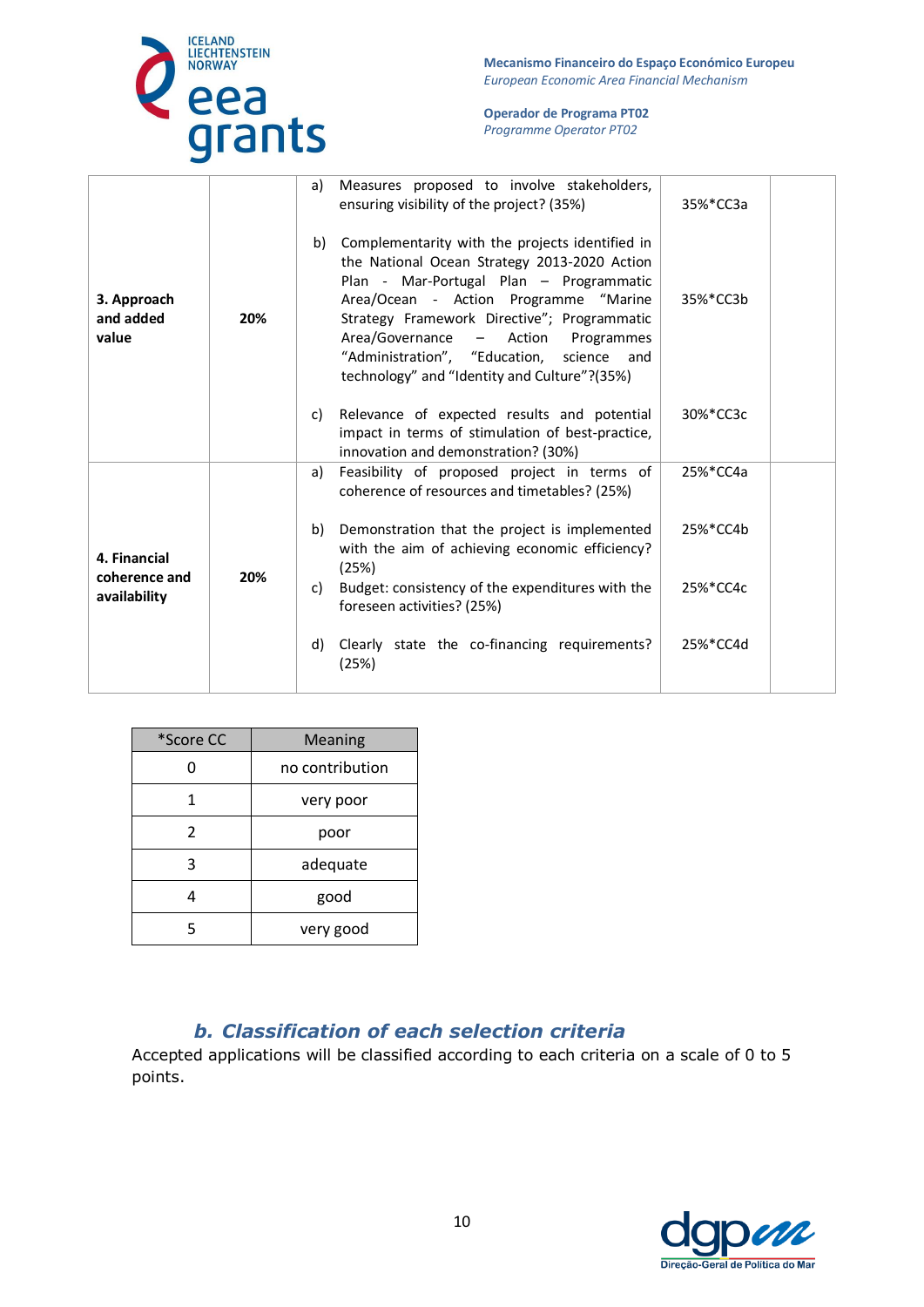

# *c. Final Classification*

The Final Classification (FC) of each application is based on the scale of 0 to 5 points for rating criteria aggregation, using the following formula:

 $FR = W_1*(25\%^*CC_{1a} + 25\%^*CC_{1b} + 50\%^*CC_{1c}) + W_2*(20\%^*CC_{2a} + 20\%^*CC_{2b} + 20\%^*CC_{2c} +$  $20\%^{\ast}$ CC<sub>2d</sub>+ 20% $^{\ast}$ CC<sub>2e</sub>) + W<sub>3</sub> $^{\ast}$ (35% $^{\ast}$ CC<sub>3a</sub> + 35% $^{\ast}$ CC<sub>3b</sub>+ 30% $^{\ast}$ CC<sub>3c</sub>) + W<sub>4</sub> $^{\ast}$  (25% $^{\ast}$ CC<sub>4a</sub> + 25%\*CC4b+ 25%\*CC4c+ 25%\*CC4d)

Where:

 $-W_1...$  W<sub>4</sub> = Weighting Criteria

 $-CC_{1a}... CC_{4d}$  = Criteria Classification (The classification will be established to 2 decimal places without rounding)

The application to be submitted under this call may be subject of an approval only if its final classification is **higher or equal than 2,5 points**, resulting from the application of the selection criteria and methodology presented.

The application who obtains a final score **lower than 2,5 points** will be excluded for the purpose of granting financial support.

Funding of applications also depends on the total available amount previously established in the paragraph 4. of this call.

Applications that meet a final score **higher or equal than 2,5 points** are ranked in descending order according to the scores from the assessment of selection criteria within the financial allocation available.

# **14. NOTICE OF DECISION TO BENEFICIARY:**

The communication on the final decision of the applications will be made to the beneficiary within 45 working days after the deadline for submission of applications specified in paragraph 7. of this Call.

The Programme Operator shall notify applicants regarding the results of the selection process within 10 working days and publicize the results on websites where the advertisement was released.